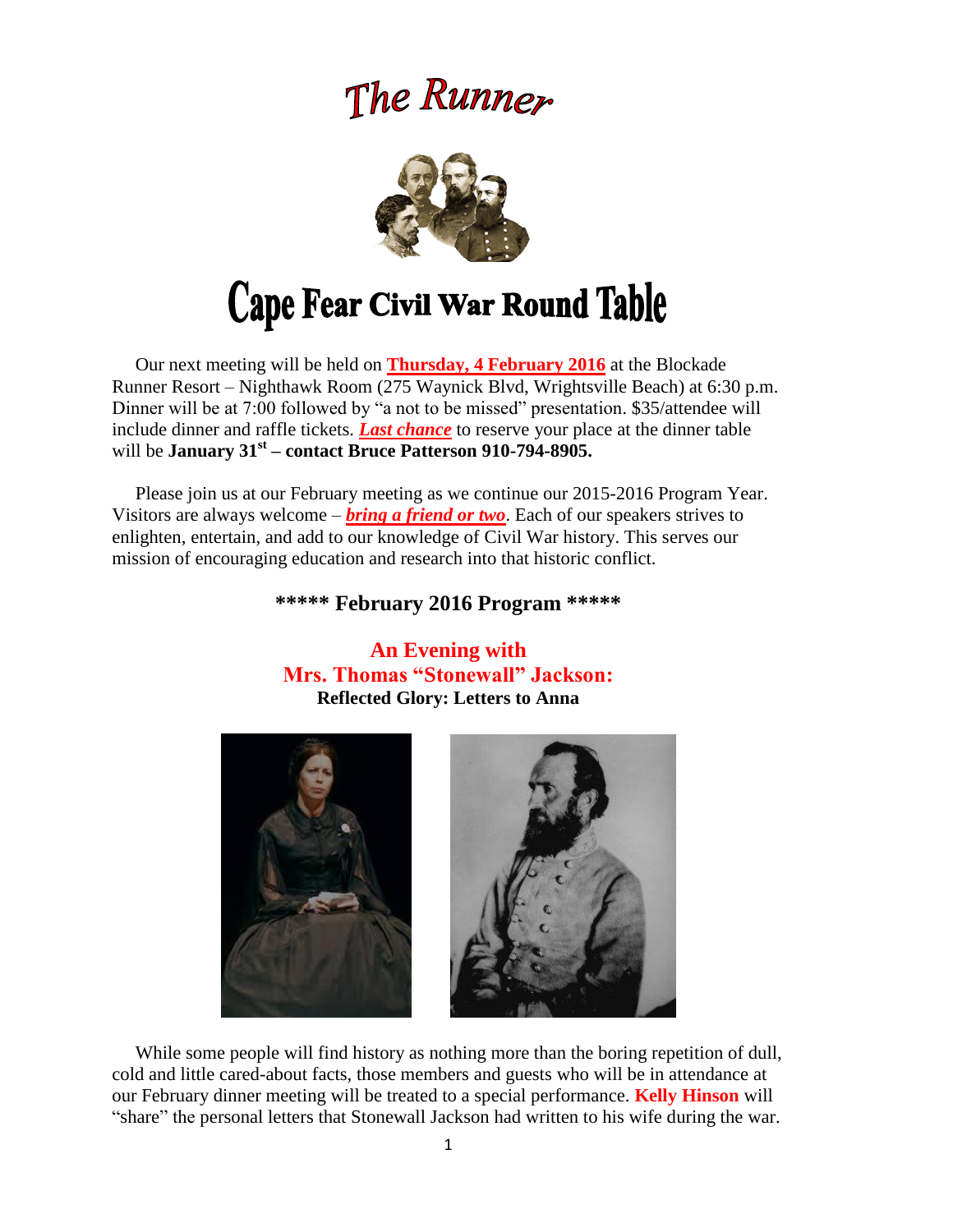Be forewarned, a tear will appear in many an eye (or at least a lump in several throats). For a while on this Thursday evening, history will become entertainment of the most special nature.

The following is Kelly's description of her one-woman play:

 I researched, wrote and perform in first person & full mourning, the story of the beloved General's wife, Anna. Taken entirely from her own factual accounts, as written in her book, *The Memoirs of Stonewall Jackson: by His Wife Mary Anna Jackson***,** I recount his views on secession, slavery and the Confederacy. I 2 begin by telling of how they met and married, and the tragedies that shaped both their lives. I tell of their early years together in beautiful Lexington Virginia, where he finally acquired what he most desired in life: a home and family of his own. Then I read selected letters written by Gen. Jackson to his "esposita" during the War, adding Anna's own thoughts to the events he describes. I end with his tragic death, after his wounding by friendly fire, on May 10th, 1863. The play is an hour long and is performed by oil lamp light, enhancing the audience's feeling of stepping back in time to 1864. The War is still raging, the blockade still in effect, and times are hard for the Southern civilians, and even harder for the soldiers. Anna's story is a love story, but also a tragedy in that she is widowed and remains in mourning for the rest of her life. She and General Jackson both believed in "Divine Providence" and that God brought them together, that God brought him to VMI before the War, and that God protected him on the battlefield. The theme of God and his religious views is central to the play.



**Image: Until We Meet Again Mort Kunstler, Artist**

**Kelly Atkins Hinson** is a 10<sup>th</sup> generation North Carolinian, born in Pinehurst, NC, now residing on her Confederate ancestor's farm in Jackson Springs, NC. She is the proud mother of two little rebels, Tripp, 8 and Shiloh, 6 yrs old. They are often dressed in their 1860's garb and attending living history events alongside their mother. Kelly is a 1994 graduate of nursing school at Sandhills College, but currently is a stay-at-home mom.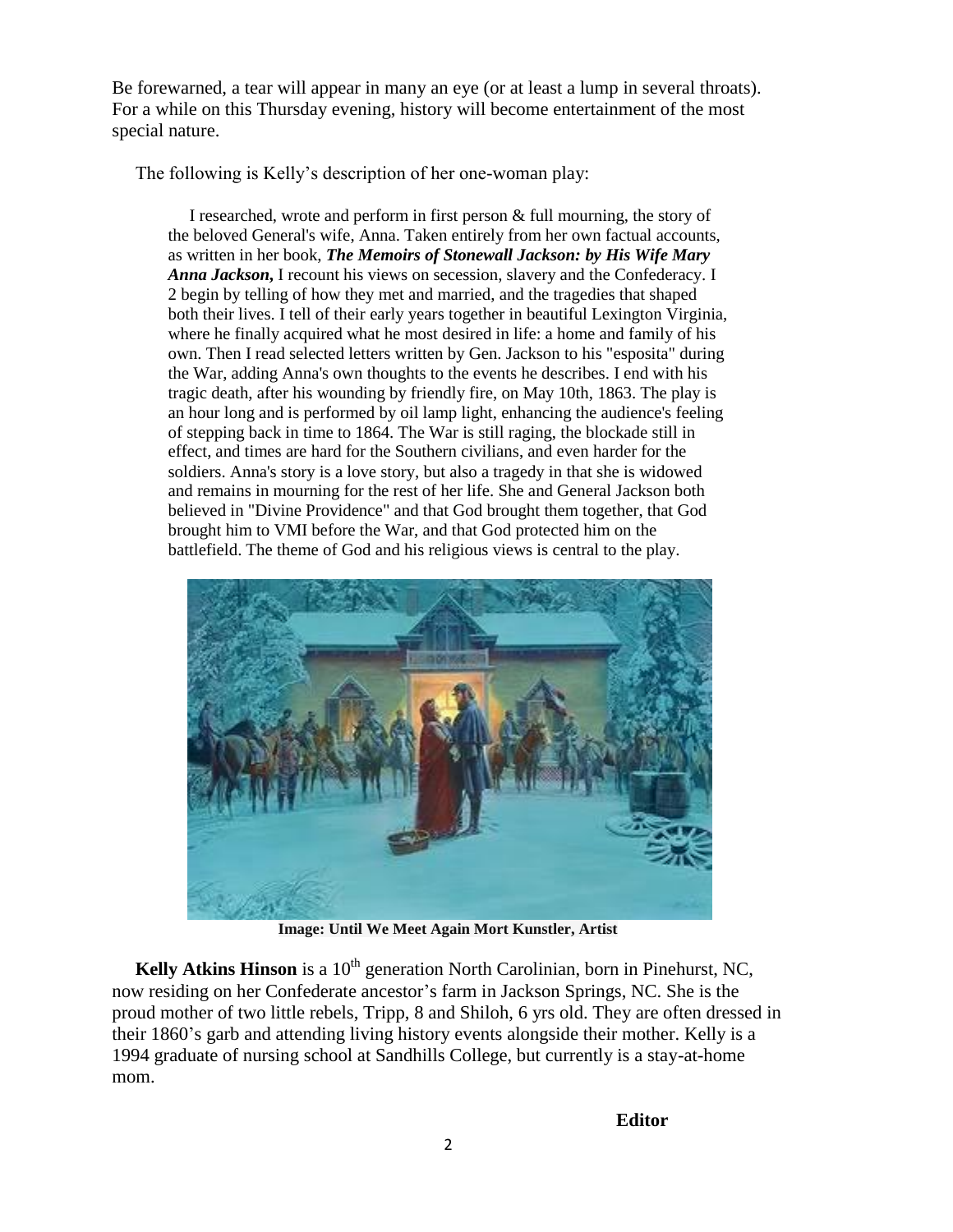#### **\*\*\*\*\* Raffle Winners \*\*\*\*\***

#### **Raffle Master: Ed Gibson**

If you have books, prints, or other items that you would like to donate to the raffle, contact Ed Gibson [\(egibson759@aol.com\)](mailto:egibson759@aol.com) before our next meeting. *The raffle is one of the components which allow the CFCWRT to fund our activities and our speakers*. Please take part in our raffle by contributing items and/or purchasing tickets.



**Book Raffle Winners**

\*\*\*\*\* **Member News & Activities** \*\*\*\*\*



**Blockade Runner the** *Robert E. Lee*

 If you have member news or news about Civil War events that you think would be of interest to CFCWRT membership, send me an email with the details. Thank you.

1 – **"Help Wanted"** - We thought we would send out a notice to the area Civil War Roundtables letting you know that we are **seeking volunteers at Fort Fisher**. We are